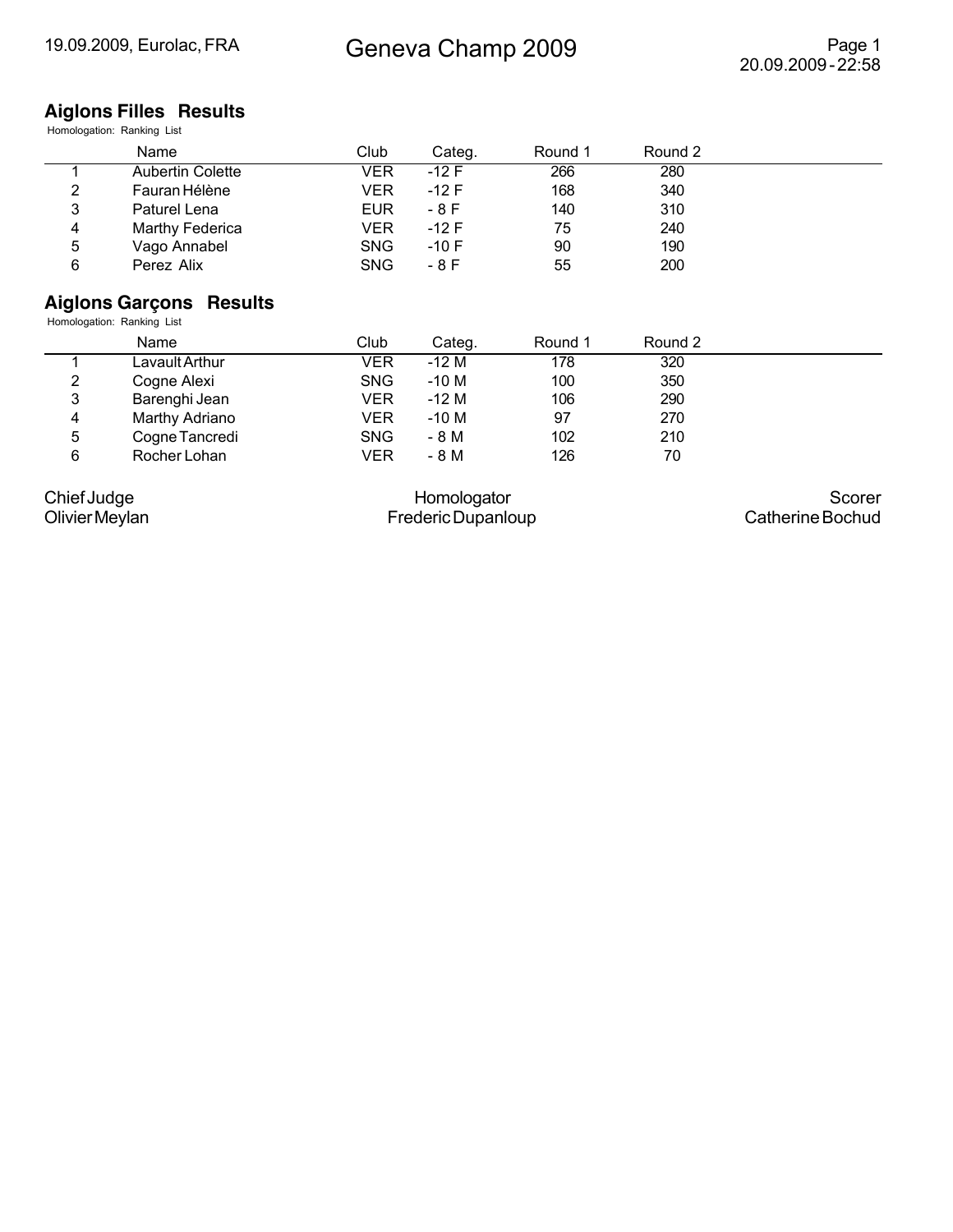## **Under 14 Boys Slalom Results**

Homologation: Ranking List

|   | Name                | Club       | Categ. | Round 1                     | Round 2       |  |
|---|---------------------|------------|--------|-----------------------------|---------------|--|
|   | Hökfelt Zacharias   | SNG.       | -14 M  | 3.50/55/14.25               | 1.50/55/13.00 |  |
| 2 | Stadlbaur Vincent   | SNG.       | -14 M  | 2.00/55/14.25 3.00/55/14.25 |               |  |
| 3 | Borika Elia         | SNG.       | -14 M  | 3.00/55/16.00               | 0.50/55/14.25 |  |
| 4 | Megevand Constantin | <b>EUR</b> | -14 M  | 0.00/34                     | 4.00/52       |  |

#### **Under 14 Girls Slalom Results**

Homologation: Ranking List

| Name           | Club | Categ. | Round 1       | Round 2       |  |
|----------------|------|--------|---------------|---------------|--|
| Paturel Alizée | SNG  | -14 F  | 0.50/55/16.00 | 2.00/55/14.25 |  |
| Geuther Aline  | SNG  | -14 F  | 4.50/55/16.00 | 1.50/55/14.25 |  |
| Cogne Tatiana  | SNG  | -14 F  | 3.25/55/18.25 | 5.50/52       |  |

### **Under 17 Boys Slalom Results**

Homologation: Ranking List

|   | Name                     | Club       | Categ. | Round 1       | Round 2       |
|---|--------------------------|------------|--------|---------------|---------------|
|   | Stadlbaur Benjamin       | SNG.       | -17 M  | 2.00/58/10.75 | 3.00/58/11.25 |
| 2 | Zeder Mathieu            | <b>SNG</b> | -17 M  | 1.50/58/18.25 | 1.50/58/18.25 |
| 2 | Fanti Yann               | VER        | -17 M  | 2.00/37       | 2.00/55/18.25 |
| 4 | <b>Bagnoud Guillaume</b> | VER        | -17 M  | 2.00/49       | 4.00/52       |

#### **Under 17 Girls Slalom Results**

Homologation: Ranking List

| Name                       | Club       | .ate∕<br>$\overline{\phantom{a}}$ | ⊀ound                          | 'ound        |  |
|----------------------------|------------|-----------------------------------|--------------------------------|--------------|--|
| .<br>-<br>elt Zoè<br>⊶Hör* | <b>SNG</b> |                                   | .00<br>50/55/<br><br>v<br>ישט. | .00/55/16.00 |  |

#### **Under 21 Men Slalom Results**

Homologation: Ranking List

| Name          | Club | Cateq. | Round         | Round 2       |  |
|---------------|------|--------|---------------|---------------|--|
| Cogne Dimitri | SNG  | $-21M$ | 4.00/58/18.25 | 4.00/55/18.25 |  |
| Pivin Nicolas | SNG  | $-21M$ | 2.50/52       | 3.50/49       |  |

#### **Under 21 Ladies Slalom Results**

Homologation: Ranking List

| Name                        | $\cap$ lub |                                | ∟חויר | Round                          |
|-----------------------------|------------|--------------------------------|-------|--------------------------------|
| .<br>allot:<br>milie<br>___ | VER        | 21<br>$\overline{\phantom{a}}$ | ΩE    | つら<br>00/55<br>. .<br>$-$<br>. |

#### **Open Men Slalom Results**

Homologation: Ranking List

|   | Name                 | Club       | Categ. | Round 1                     | Round 2       |  |
|---|----------------------|------------|--------|-----------------------------|---------------|--|
|   | Collot Jeremie       | VER        | Ope M  | 3.50/58/11.25 2.00/58/10.75 |               |  |
| 2 | <b>Kruzic Yves</b>   | <b>SNG</b> | Ope M  | 2.00/58/11.25 3.00/58/11.25 |               |  |
| 3 | Diserens Kevin       | LAU        | Ope M  | 4.00/58/12.00               | 4.50/58/12.00 |  |
| 4 | Giacometti Sébastien | <b>SNG</b> | Ope M  | 2.00/58/12.00               | 4.00/58/12.00 |  |
| 5 | Durisch Yannis       | <b>SNG</b> | Ope M  | 2.25/58/12.00               | 1.50/58/12.00 |  |
| 6 | Zaccariotto Marc     | <b>SNG</b> | Ope M  | 5.50/55/18.25               | 1.00/58/18.25 |  |
|   | Cheyroux Olivier     | VER        | Ope M  | 1.00/37                     | 2.00/37       |  |

#### **Open Ladies Slalom Results**

| Name            | Club        | Categ | Round        | Round $\sim$  |
|-----------------|-------------|-------|--------------|---------------|
| Jaquier Valerie | <b>JOUX</b> | Jpe ⊦ | .50/55/12.00 | 2.00/55/12.00 |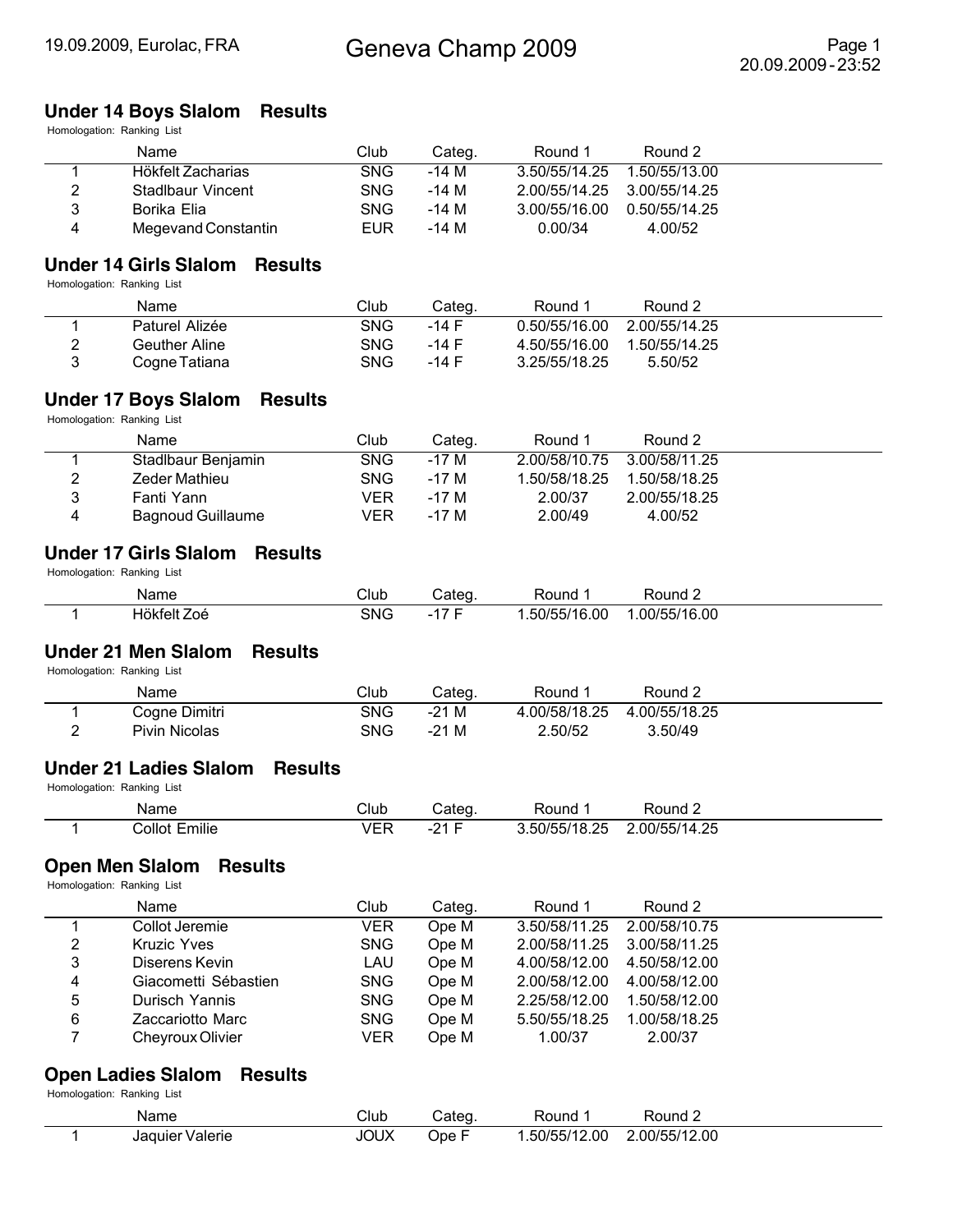## **Senior 1 Men Slalom Results**

| Name                                                                          | Club       | Categ.             | Round 1       | Round 2                             |                  |
|-------------------------------------------------------------------------------|------------|--------------------|---------------|-------------------------------------|------------------|
| 1<br>Ross Courtenay                                                           | <b>REP</b> | Se1 M              | 2.50/55/13.00 | 4.25/55/12.00                       |                  |
| $\overline{2}$<br>Ormond Richard                                              | <b>SNG</b> | Se1 M              | 3.00/55/14.25 | 3.00/55/16.00                       |                  |
| <b>Results</b><br><b>Senior 1 Ladies Slalom</b><br>Homologation: Ranking List |            |                    |               |                                     |                  |
| Name                                                                          | Club       | Categ.             | Round 1       | Round 2                             |                  |
| Durisch Karin<br>1                                                            | <b>SNG</b> | Se1F               | 2.00/55/14.25 | 0.00/55/14.25                       |                  |
| <b>Senior 2 Men Slalom</b><br><b>Results</b><br>Homologation: Ranking List    |            |                    |               |                                     |                  |
| Name                                                                          | Club       | Categ.             | Round 1       | Round 2                             |                  |
| <b>Maire Yves</b><br>1                                                        | <b>SNG</b> | Se2 M              | 4.00/55/13.00 | 3.00/55/13.00                       |                  |
| 2<br><b>Kurer Bernard</b>                                                     | <b>SNG</b> | Se2 M              | 1.50/55/13.00 | 4.00/55/13.00                       |                  |
| <b>Senior 3 Men Slalom</b><br><b>Results</b><br>Homologation: Ranking List    |            |                    |               |                                     |                  |
| Name                                                                          | Club       | Categ.             | Round 1       | Round 2                             |                  |
| Magnin Jean-Paul<br>1                                                         | SUI        | Se3 M              | 4.50/55/13.00 | 3.00/55/12.00                       |                  |
| $\overline{2}$<br><b>Clerc Pierre</b>                                         | <b>SNG</b> | Se3 M              | 1.50/55/13.00 | 0.50/55/14.25                       |                  |
| <b>Ext Skiers Slalom</b><br><b>Results</b><br>Homologation: Ranking List      |            |                    |               |                                     |                  |
| Name                                                                          | Club       | Categ.             |               | Ext skiers Round Ext skiers Round 2 |                  |
| <b>Stadlbaur Clint</b>                                                        |            | Ope M              | 2.00/58/10.75 | 3.00/58/10.75                       |                  |
| Chief Judge                                                                   |            | Homologator        |               |                                     | Scorer           |
| Olivier Meylan                                                                |            | Frederic Dupanloup |               |                                     | Catherine Bochud |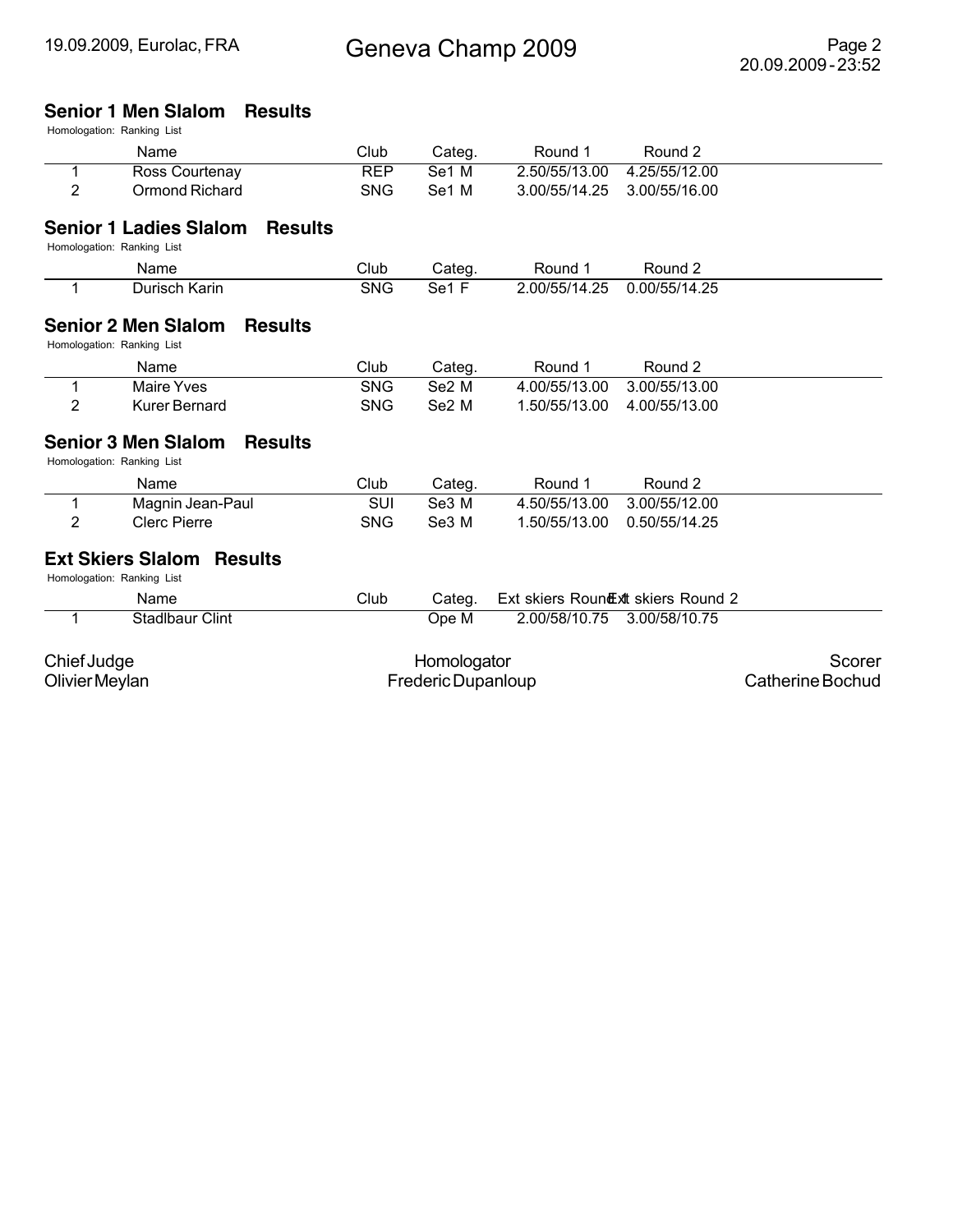#### **Under 14 Boys D1 Tricks Results**

|                         | Name                                                                            | Club                     | Categ.             | Round 1     | Round 2    |                         |
|-------------------------|---------------------------------------------------------------------------------|--------------------------|--------------------|-------------|------------|-------------------------|
| 1<br>$\overline{2}$     | <b>Borika Elia</b><br>Hökfelt Zacharias                                         | <b>SNG</b><br><b>SNG</b> | $-14M$<br>$-14M$   | 1290<br>990 | 820<br>990 |                         |
|                         | <b>Under 14 Girls D1 Tricks</b><br><b>Results</b>                               |                          |                    |             |            |                         |
|                         | Homologation: Ranking List                                                      |                          |                    |             |            |                         |
|                         | Name                                                                            | Club                     | Categ.             | Round 1     | Round 2    |                         |
| 1                       | <b>Geuther Aline</b>                                                            | <b>SNG</b>               | $-14F$             | 860         | 860        |                         |
|                         | <b>Under 17 Boys D1 Tricks</b><br><b>Results</b><br>Homologation: Ranking List  |                          |                    |             |            |                         |
|                         | Name                                                                            | Club                     | Categ.             | Round 1     | Round 2    |                         |
| 1                       | Zeder Mathieu                                                                   | <b>SNG</b>               | $-17M$             | 1600        | 1850       |                         |
|                         | <b>Under 17 Girls D1 Tricks</b><br><b>Results</b><br>Homologation: Ranking List |                          |                    |             |            |                         |
|                         | Name                                                                            | Club                     | Categ.             | Round 1     | Round 2    |                         |
| 1                       | Hökfelt Zoé                                                                     | <b>SNG</b>               | $-17F$             | 1310        | 1160       |                         |
|                         | <b>Open Men D1 Tricks</b><br><b>Results</b><br>Homologation: Ranking List       |                          |                    |             |            |                         |
|                         | Name                                                                            | Club                     | Categ.             | Round 1     | Round 2    |                         |
| 1                       | Durisch Yannis                                                                  | <b>SNG</b>               | Ope M              | 7760        | 8460       |                         |
| $\overline{\mathbf{c}}$ | Giacometti Sébastien                                                            | <b>SNG</b>               | Ope M              | 2180        | 2830       |                         |
| 3                       | Cheyroux Olivier                                                                | <b>VER</b>               | Ope M              | 200         |            |                         |
|                         | <b>Open Ladies D1 Tricks</b><br><b>Results</b><br>Homologation: Ranking List    |                          |                    |             |            |                         |
|                         | Name                                                                            | Club                     | Categ.             | Round 1     | Round 2    |                         |
| 1                       | Dupanloup Anna                                                                  | <b>VER</b>               | Ope F              | 3120        | 3920       |                         |
|                         | <b>Senior 1 Ladies D1 Tricks</b><br>Homologation: Ranking List                  | <b>Results</b>           |                    |             |            |                         |
|                         | Name                                                                            | Club                     | Categ.             | Round 1     | Round 2    |                         |
| 1                       | Durisch Karin                                                                   | <b>SNG</b>               | Se1 F              | 1550        | 1700       |                         |
| Chief Judge             |                                                                                 |                          | Homologator        |             |            | Scorer                  |
| Olivier Meylan          |                                                                                 |                          | Frederic Dupanloup |             |            | <b>Catherine Bochud</b> |
|                         |                                                                                 |                          |                    |             |            |                         |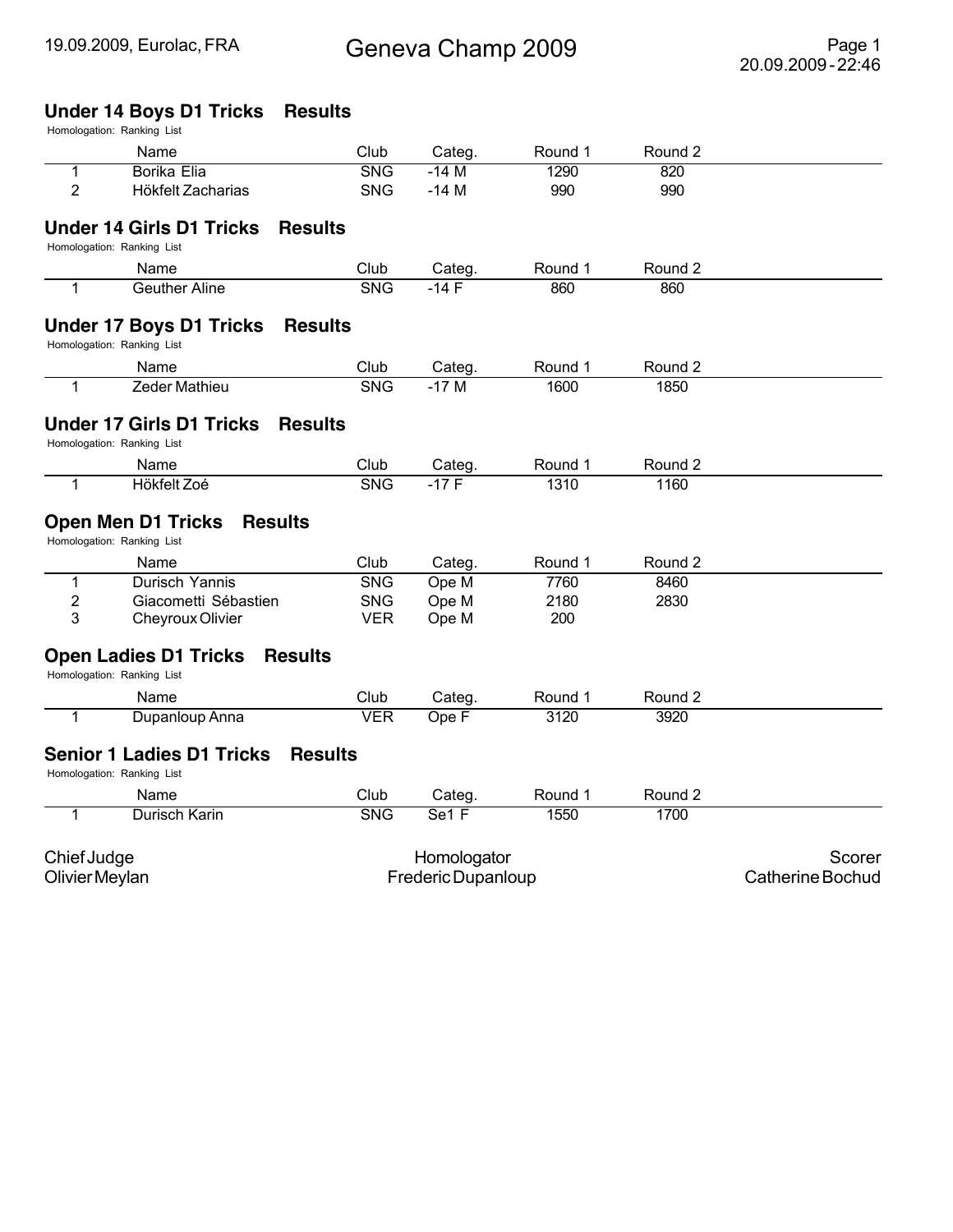#### **Under 14 Boys Jump Results**

|                         | Name                                                                       | Club       | Categ.             | Round 1          | Round 2 |                  |
|-------------------------|----------------------------------------------------------------------------|------------|--------------------|------------------|---------|------------------|
| 1                       | Stadlbaur Vincent                                                          | <b>SNG</b> | $-14M$             | 26.4m            | 26.6m   |                  |
| $\overline{\mathbf{c}}$ | Hökfelt Zacharias                                                          | <b>SNG</b> | $-14M$             | 22.0m            | 25.5m   |                  |
| 3                       | Borika Elia                                                                | <b>SNG</b> | $-14M$             | 0.0 <sub>m</sub> | 12.8m   |                  |
|                         | <b>Under 14 Girls Jump</b><br><b>Results</b>                               |            |                    |                  |         |                  |
|                         | Homologation: Ranking List                                                 |            |                    |                  |         |                  |
|                         | Name                                                                       | Club       | Categ.             | Round 1          | Round 2 |                  |
| 1                       | <b>Geuther Aline</b>                                                       | <b>SNG</b> | $-14F$             | 0.0 <sub>m</sub> | 10.4m   |                  |
|                         | <b>Under 17 Boys Jump</b><br><b>Results</b><br>Homologation: Ranking List  |            |                    |                  |         |                  |
|                         | Name                                                                       | Club       | Categ.             | Round 1          | Round 2 |                  |
| $\mathbf 1$             | Stadlbaur Benjamin                                                         | <b>SNG</b> | $-17M$             | 44.9m            | 42.4m   |                  |
| $\overline{2}$          | Zeder Mathieu                                                              | <b>SNG</b> | $-17M$             | 18.6m            |         |                  |
|                         | <b>Under 17 Girls Jump</b><br><b>Results</b><br>Homologation: Ranking List |            |                    |                  |         |                  |
|                         | Name                                                                       | Club       | Categ.             | Round 1          | Round 2 |                  |
| $\mathbf{1}$            | Hökfelt Zoé                                                                | <b>SNG</b> | $-17F$             | 0.0 <sub>m</sub> | 10.0m   |                  |
|                         | <b>Under 21 Men Jump</b><br><b>Results</b><br>Homologation: Ranking List   |            |                    |                  |         |                  |
|                         | Name                                                                       | Club       | Categ.             | Round 1          | Round 2 |                  |
| 1                       | Cogne Dimitri                                                              | <b>SNG</b> | $-21M$             | 26.7m            | 26.3m   |                  |
|                         | Open Men Jump<br><b>Results</b><br>Homologation: Ranking List              |            |                    |                  |         |                  |
|                         | Name                                                                       | Club       | Categ.             | Round 1          | Round 2 |                  |
| 1                       | Di Pasqua Sebastien                                                        | <b>SNG</b> | Ope M              | 60.4m            |         |                  |
| $\mathbf 2$             | Durisch Yannis                                                             | <b>SNG</b> | Ope M              | 55.7m            | 52.7m   |                  |
| 3                       | Durisch Gion                                                               | <b>SNG</b> | Ope M              | 55.3m            | 53.3m   |                  |
| 4                       | Giacometti Sébastien                                                       | <b>SNG</b> | Ope M              | 44.5m            | 43.0m   |                  |
| 5                       | Cheyroux Olivier                                                           | <b>VER</b> | Ope M              | 17.5m            | 19.9m   |                  |
| Chief Judge             |                                                                            |            | Homologator        |                  |         | Scorer           |
| Olivier Meylan          |                                                                            |            | Frederic Dupanloup |                  |         | Catherine Bochud |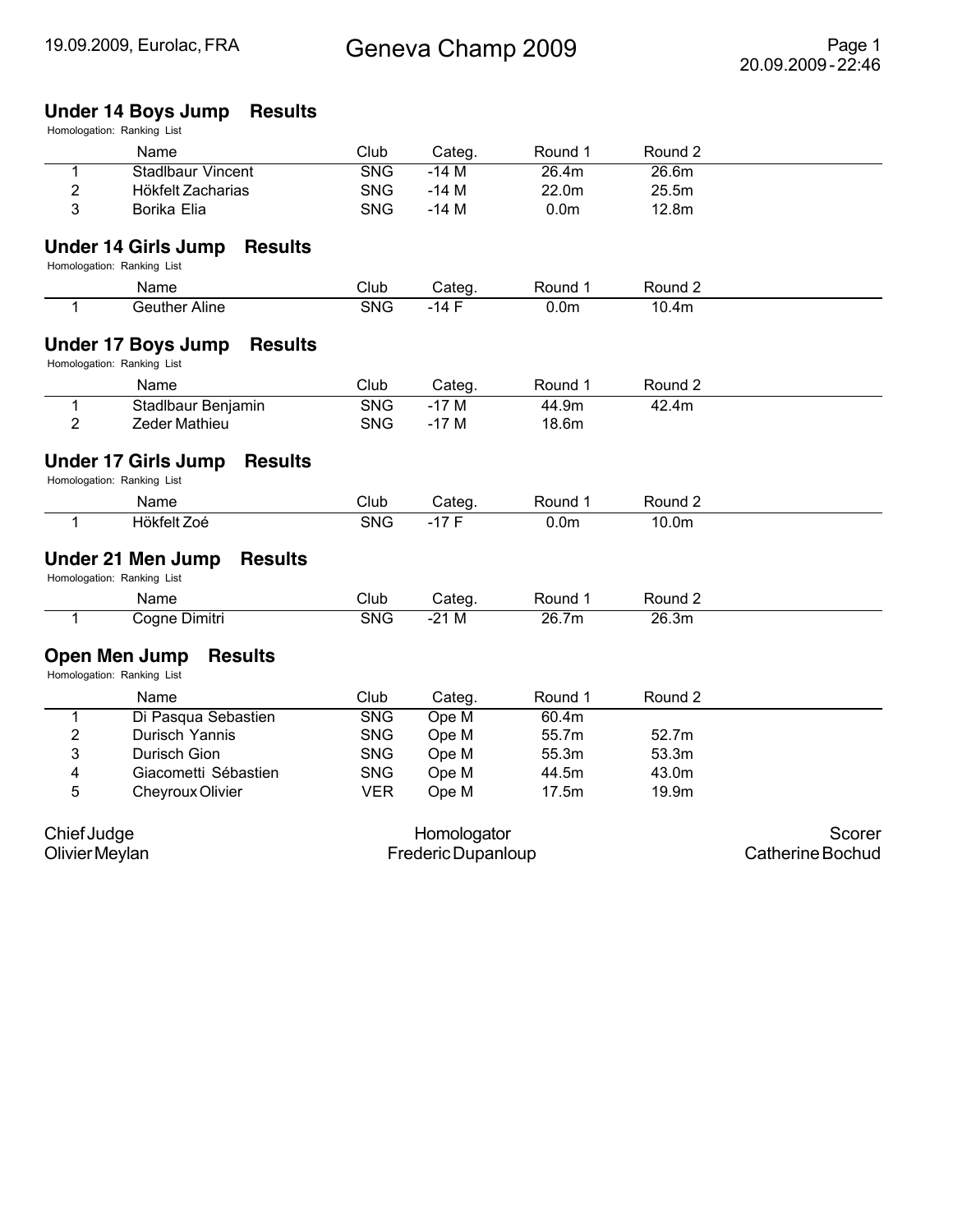## **Under 14 Boys Overall Results**

|                | Name                                  | Club               | Categ.      | Slalom | <b>Tricks</b> | Jump                    |         |  |
|----------------|---------------------------------------|--------------------|-------------|--------|---------------|-------------------------|---------|--|
| 1              | Hökfelt Zacharias                     | <b>SNG</b>         | $-14M$      | 760.27 | 137.69        | 401.30                  | 1299.26 |  |
| $\overline{2}$ | Borika Elia                           | <b>SNG</b>         | $-14M$      | 664.38 | 179.42        | 125.81                  | 969.61  |  |
|                | <b>Under 14 Girls Overall Results</b> |                    |             |        |               |                         |         |  |
|                | Name                                  | Club               | Categ.      | Slalom | <b>Tricks</b> | Jump                    |         |  |
| 1              | <b>Geuther Aline</b>                  | <b>SNG</b>         | $-14F$      | 678.08 | 119.61        | 73.75                   | 871.44  |  |
|                | <b>Under 17 Boys Overall Results</b>  |                    |             |        |               |                         |         |  |
|                | Name                                  | Club               | Categ.      | Slalom | <b>Tricks</b> | Jump                    |         |  |
| 1              | Zeder Mathieu                         | <b>SNG</b>         | $-17M$      | 468.75 | 193.92        | 147.77                  | 810.44  |  |
|                | <b>Under 17 Girls Overall Results</b> |                    |             |        |               |                         |         |  |
|                | Name                                  | Club               | Categ.      | Slalom | <b>Tricks</b> | Jump                    |         |  |
| 1              | Hökfelt Zoé                           | <b>SNG</b>         | $-17F$      | 595.89 | 182.20        | 65.08                   | 843.17  |  |
|                | <b>Open Men Overall Results</b>       |                    |             |        |               |                         |         |  |
|                | Name                                  | Club               | Categ.      | Slalom | <b>Tricks</b> | Jump                    |         |  |
| 1              | Durisch Yannis                        | <b>SNG</b>         | Ope M       | 768.52 | 886.79        | 785.22                  | 2440.53 |  |
| 2              | Giacometti Sébastien                  | <b>SNG</b>         | Ope M       | 790.12 | 296.65        | 592.78                  | 1679.55 |  |
| 3              | Cheyroux Olivier                      | <b>VER</b>         | Ope M       |        | 20.96         | 170.10                  | 191.06  |  |
| Chief Judge    |                                       |                    | Homologator |        |               |                         | Scorer  |  |
| Olivier Meylan |                                       | Frederic Dupanloup |             |        |               | <b>Catherine Bochud</b> |         |  |